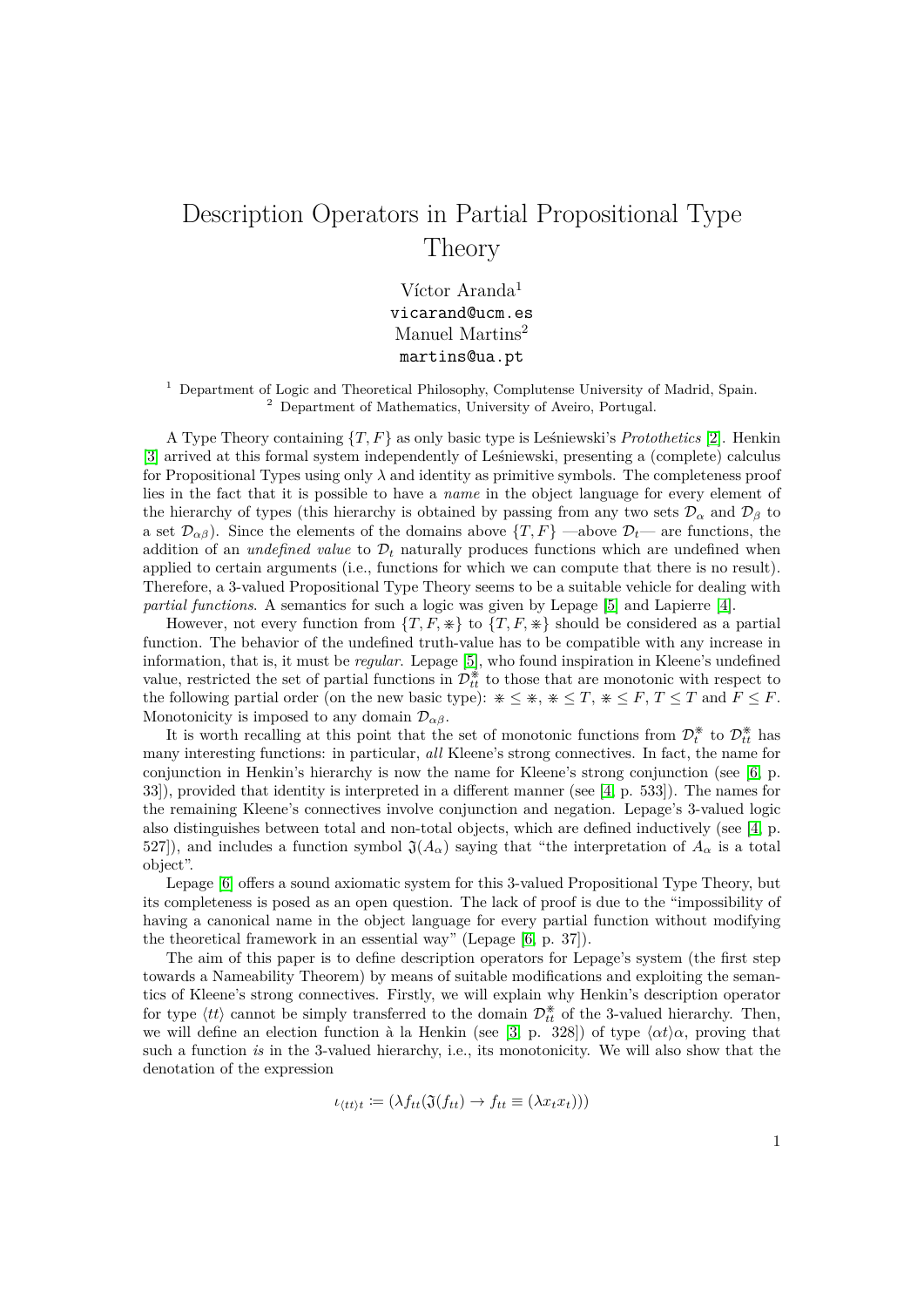is the election function for  $\mathcal{D}_{tt}^*$  (where  $\rightarrow$  is Kleene's strong conditional). Finally, we will outline how to prove that, for any  $\alpha$ , there is a closed expression  $\iota_{\langle \alpha t \rangle \alpha}$  such that  $(\iota_{\langle \alpha t \rangle \alpha})^d = \mathbf{t}^{(\alpha)}$  where  $\mathbf{t}^{(\alpha)}$  is the election function for the arbitrary type *α*. To state this result, we have to (1) add a proper symbol  $U_{\alpha}$  (of type  $\alpha$ ) to the set of primitive symbols of Propositional Type Theory and (2) build a "lambda hierarchy of undefinedness" whose interpretation is, for each level of the hierarchy, (3) the *least defined element* of the corresponding domain. The following definitions are introduced:

*Definition* 1 (Lambda hierarchy of undefinedness). We inductively define  $U_{\sigma}$  for any type  $\sigma$ :

- 1. For  $\sigma = t$ ,  $U_{\sigma} := U_t$ .
- 2. For  $\sigma = \alpha \beta$ ,  $U_{\sigma} \coloneqq \lambda x_{\alpha} U_{\beta}$ .

*Definition* 2 (Least defined element). We inductively define  $\mathbf{u}_{\sigma}$  for any type  $\sigma$ :

- 1. For  $\sigma = t$ ,  $\mathbf{u}_{\sigma} := *$ .
- 2. For  $\sigma = \alpha \beta$ ,  $\mathbf{u}_{\sigma}$  is the function of  $\mathcal{D}_{\alpha\beta}$  such that, for any  $\theta \in \mathcal{D}_{\alpha}$ ,  $\mathbf{u}_{\alpha\beta}(\theta) = \mathbf{u}_{\beta}$ .

We stipulate that the interpretation of any element  $U_{\sigma}$  of the lambda hierarchy (which found inspiration in [\[1\]](#page-1-4)) is  $\mathbf{u}_\sigma$ . Hence, the undefined value, and any function of type  $\alpha\beta$  sending every element of  $\mathcal{D}_{\alpha}^{*}$  to  $\mathbf{u}_{\beta}$ , will finally have a name in the object language. From a purely philosophical point of view, the fact that we can designate functions that are completely undefined may be problematic. What kind of *object* is a function that is undefined for every element of its domain? Should we even call it "partial function"? We think of these functions as *extreme cases* that serve us as denotation for those expressions pointing at non-existent functions of the 3-valued hierarchy. Let us conclude by explaining this perspective in some detail.

Lepage [\[6,](#page-2-0) p. 37] explicitly rejected the possibility of including a name for the third truthvalue in the object language, for the reason that "one immediate consequence would be that, even for partial total valuations, some expressions would remain undefined". However, we claim that, once  ${U_\alpha}_{\alpha \in \text{PT}}$  (where PT is the set of type symbols) has been added to the set of primitive symbols, and having defined the lambda hierarchy of undefinedness, it holds for any meaningful expression  $A_{\alpha}$  that its interpretation is in  $\mathcal{D}_{\alpha}$ .

To sum up, the talk will present several syntactic and semantic modifications of the Partial Propositional Type Theory developed in [\[5\]](#page-1-2), [\[4\]](#page-1-3) and [\[6\]](#page-2-0), which is nothing but a Kleene's logic. Although the most recent research on Henkin's axiomatic system does not focus on making it many-valued (see, among others, [\[7\]](#page-2-1) and [\[8\]](#page-2-2)), our goal is to show that these modifications allow us to define description operators even with a third truth-value in play.

## **References**

- <span id="page-1-4"></span>[1] William M Farmer (1990): *A partial functions version of Church's simple theory of types*. The Journal of Symbolic Logic 55(3), pp. 1269–1291.
- <span id="page-1-0"></span>[2] Andrzej Grzegorczyk (1955): *The systems of Leśniewski in relation to contemporary logical research*. Studia Logica 3(1), pp. 77–95.
- <span id="page-1-1"></span>[3] Leon Henkin (1963): *A theory of propositional types*. Fundamenta Mathematicae 52, pp. 323–344.
- <span id="page-1-3"></span>[4] Serge Lapierre (1992): *A functional partial semantics for intensional logic.* Notre Dame Journal of Formal Logic 33(4), pp. 517–541.
- <span id="page-1-2"></span>[5] François Lepage (1992): *Partial functions in type theory.* Notre Dame Journal of Formal Logic 33(4), pp. 493–516.